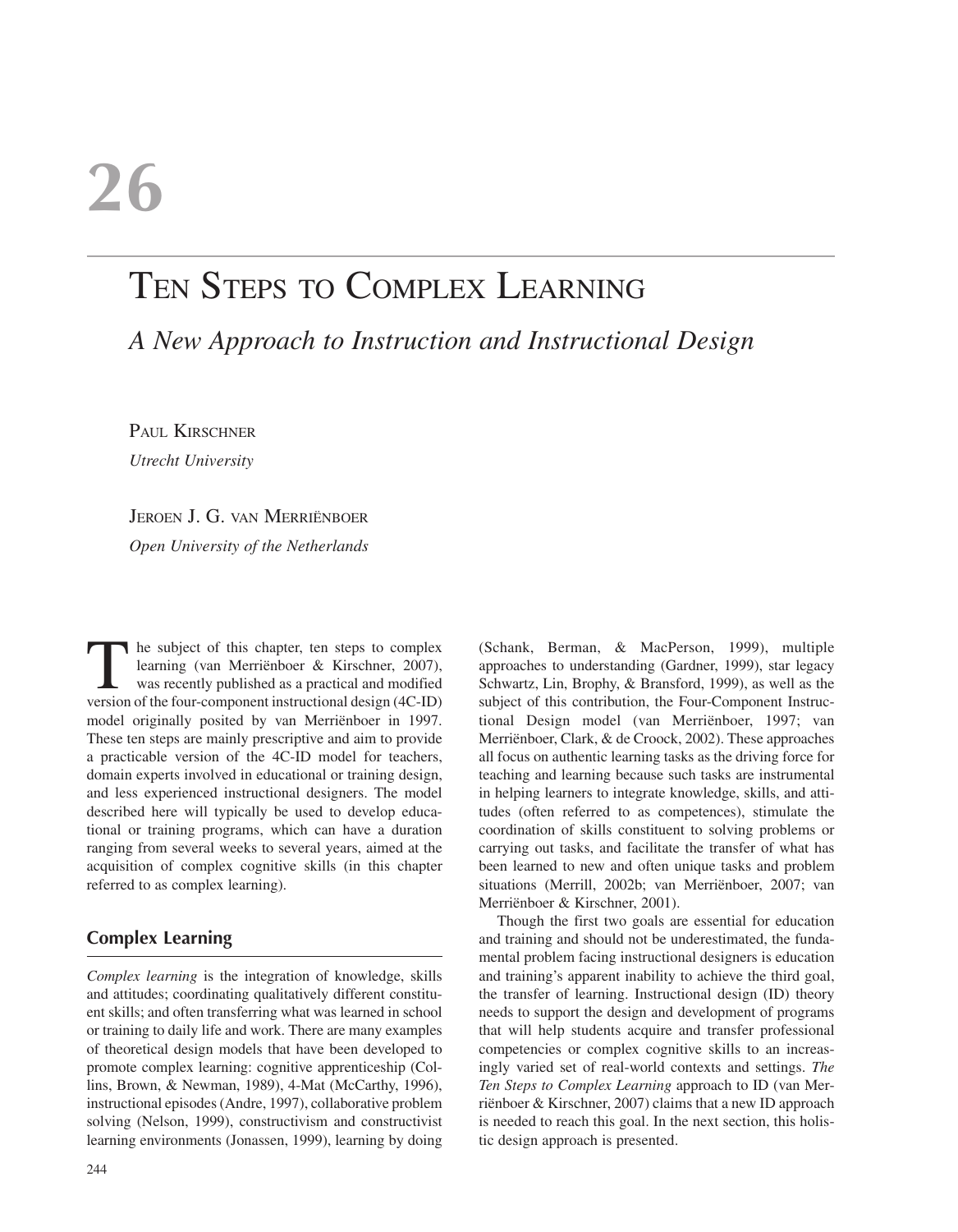## **Holistic Design**

*Holistic design* is the opposite of atomistic design where complex contents and tasks are usually reduced to their simplest or smallest elements. This reduction is such that contents and tasks are continually reduced to a level where they can easily be transferred to learners through a combination of presentation (i.e., expository teaching) and practice. This approach works very well if there are few interactions between those elements, but often fails when the elements are closely interrelated because here the whole is much more than the sum of its separate parts. Holistic design approaches to learning deal with complexity without losing sight of the separate elements and the interconnections between them. Using such an approach solves three common problems in education, namely, compartmentalization, fragmentation, and the transfer paradox.

#### **Compartmentalization**

ID models usually focus on one particular domain of learning (i.e., cognitive, affective, psychomotor) and within that domain between models for declarative learning that emphasize instructional methods for constructing conceptual knowledge and models for procedural learning that emphasize methods for acquiring procedural skills. This *compartmentalization*—the separation of a whole into distinct parts or categories—has had negative effects in vocational and professional education.

Any good practitioner has highly developed cognitive and technical skills, a deep knowledge of the work domain, a good attitude toward that work, and keeps all of this up-to-date. In other words, these different aspects of professional competencies cannot be compartmentalized into atomistic domains of learning. To counter this compartmentalization, holistic design integrates declarative, procedural, and affective learning to facilitate the development of an integrated knowledge base that increases the chance of transfer.

#### **Fragmentation**

Most, if not all, ID models are guilty of *fragmentation*—the act or process of breaking something down into small, incomplete, or isolated parts—as their basis (see Ragan & Smith, 1996; van Merriënboer & van Dijk, 1998). Typically they begin by analyzing a chosen learning domain. They then divide it into distinct learning or performance objectives (e.g., recalling a fact, applying a procedure, understanding a concept), and then they select different instructional methods for reaching each of the separate objectives (e.g., rote learning, skills labs, problem solving). For complex skills, each objective corresponds with one subskill or constituent skill, and their sequencing results in part-task sequences. The learner is taught only one or a very limited number of constituent skills at the same time, and new constituent skills are gradually added until—at the end of the instruction—the learner practices the whole complex skill.

The problem here is that most complex skills are characterized by numerous interactions between the different aspects of task performance with very high demands on their coordination. Learning and instruction that is based upon such fragmentation of complex tasks into sets of distinct elements without taking their interactions and required coordination into account fails because learners ultimately cannot integrate and coordinate the separate elements in transfer situations (Clark & Estes, 1999; Perkins & Grotzer, 1997; Spector & Anderson, 2000; Wightman & Lintern, 1985). To remedy this, holistic design focuses on highly integrated sets of objectives and their coordinated attainment in real-life performance.

#### **The Transfer Paradox**

Instructional designers often either strive for or are required to achieve efficiency. To this end they usually select methods that will minimize the (1) number of practice items required, (2) time spent on task, and (3) learners' investment of effort to achieve the learning objectives. Typical here is the situation in which students must learn to diagnose different types of technical errors (e.g., e1, e2, e3). If a minimum of three practice items is needed to learn to diagnose each error, the designer will often choose to first train students to diagnose e1, then e2, and finally e3, leading to the following learning sequence: e1, e1, e1, e2, e2, e2, e3, e3, e3.

Although this sequencing will probably be very efficient, it yields *low transfer* of learning because it encourages learners to construct highly specific knowledge for diagnosing each distinct error, only allowing them to perform in the way specified in the objectives. If a designer aims at transfer, and with the objective to train students to diagnose as many errors as possible, then it would be better to train students to diagnose the three errors in a random order leading, for example, to a different sequence such as e3, e2, e2, e1, e3, e3, e1, e2, e1.

This sequence will probably be less efficient for reaching the isolated objectives, because it will probably increase the needed time-on-task or investment of learner effort and might even require more than three practice items to reach the same level of performance for each separate objective as the first sequence. In the long run, however, it will help learners achieve a *higher transfer of learning* because it encourages them to construct general and abstract knowledge rather than knowledge only related to each concrete, specific error and will thus allow learners to better diagnose new, not yet encountered, errors. This is the transfer paradox (van Merriënboer & de Croock, 1997), where methods that work best for reaching isolated, specific objectives are not best for reaching integrated objectives and transfer of learning. Holistic design takes this into account, ensuring that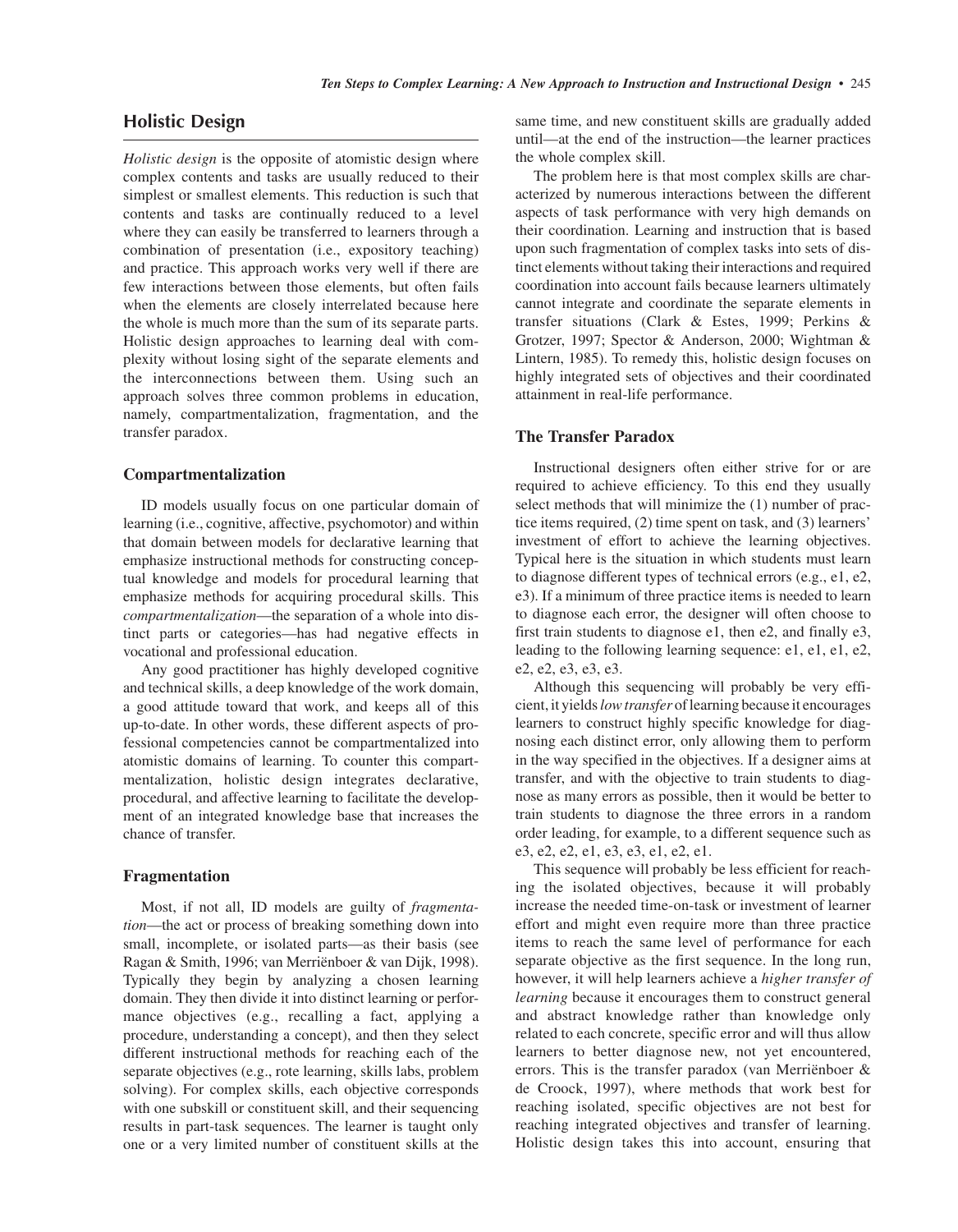students confronted with new problems not only have acquired specific knowledge to perform the familiar aspects of a task, but also have acquired the necessary general or abstract knowledge to deal with the unfamiliar aspects of those tasks.

# **Four Components and Ten Steps**

The Ten Steps (van Merriënboer & Kirschner, 2007) is a prescriptive approach to the *Four-Component Instructional Design model* (4C-ID; van Merriënboer, 1997) that is practicable for teachers, domain experts involved in ID, and instructional designers. It will typically be used for developing substantial learning or training programs ranging in length from several weeks to several years or that entail a substantial part of a curriculum for the development of competencies or complex skills. Its basic assumption is that *blueprints for complex learning* can always be described by *four basic components*: learning tasks, supportive information, procedural information, and part-task practice (see Table 26.1).

The term *learning task* is used here generically to include case studies, projects, problems, and so forth. They are *authentic whole-task experiences* based on reallife tasks that aim at the integration of skills, knowledge, and attitudes. The whole set of learning tasks exhibits a high variability, is organized in easy-to-difficult task classes, and has diminishing learner support throughout each task class.

*Supportive information* helps students learn to perform nonroutine aspects of learning tasks, which often involve problem solving and reasoning. It explains how a domain

**Table 26.1**  The Four Blueprint Components of 4C-ID

| Blueprint Components of 4C-ID | Ten Steps to Complex Learning     |
|-------------------------------|-----------------------------------|
| <b>Learning Tasks</b>         | 1. Design Learning Tasks          |
|                               | 2. Sequence Task Classes          |
|                               | 3. Set Performance Objectives     |
| Supportive Information        | 4. Design Supportive Information  |
|                               | 5. Analyze Cognitive Strategies   |
|                               | 6. Analyze Mental Models          |
| Procedural Information        | 7. Design Procedural Information  |
|                               | 8. Analyze Cognitive Rules        |
|                               | 9. Analyze Prerequisite Knowledge |
| Part-Task Practice            | 10. Design Part-Task Practice     |

and the Ten Steps to Complex Learning

Source: Van Merrienboer, J. J. G., & Kirschner, P. A. (2007). *Ten steps to complex learning.* Mahwah, NJ: Lawrence Erlbaum Associates.

is organized and how problems in that domain are (or should be) approached. It is specified per task class and is always available to learners. It provides a bridge between what learners already know and what they need to know to work on the learning tasks.

*Procedural information* allows students to learn to perform *routine aspects* of learning tasks that are always performed in the same way. It specifies exactly how to perform the routine aspects of the task and is best presented just in time—precisely when learners need it. It quickly fades as learners gain more expertise.

Finally, *part-task practice* pertains to additional practice of routine aspects so that learners can develop a very high level of *automaticity*. Part-task practice typically provides huge amounts of repetition and only starts after the routine aspect has been introduced in the context of a whole, meaningful learning task.

Each of the four components corresponds with a specific design step (see Table 26.1). In this way, the design of learning tasks corresponds with step 1, the design of supportive information with step 4, the design of procedural information with step 7, and the design of part-task practice with step 10. The other six steps are supplementary and are performed when necessary. Step 2, for example, organizes the learning tasks in easy-to-difficult categories to ensure that students work on tasks that begin simple and smoothly increase in difficulty, and step 3 specifies the standards for acceptable performance of the task which is necessary to assess performance and provide feedback. Steps 5 and 6 may be necessary for in-depth analysis of the supportive information needed for learning to carry out nonroutine aspects of learning tasks. Finally, steps 8 and 9 may be necessary for in-depth analysis of the procedural information needed for performing routine aspects

of learning tasks.

# **Designing With the Four Blueprint Components**

Figure 26.1 shows how the four blueprint components (also see the left hand column of Table 26.1) are interrelated to each other.

#### **Learning Tasks**

Learners work on tasks that help them develop an integrated knowledge base through a process of *inductive learning*, inducing knowledge from concrete experiences. As a result, each learning task should offer whole-task practice, confronting the learner with all or almost all of the constituent skills important for performing the task, including their associated knowledge and attitudes. In this wholetask approach, learners develop a holistic vision of the task that is gradually embellished during training. A sequence of learning tasks provides the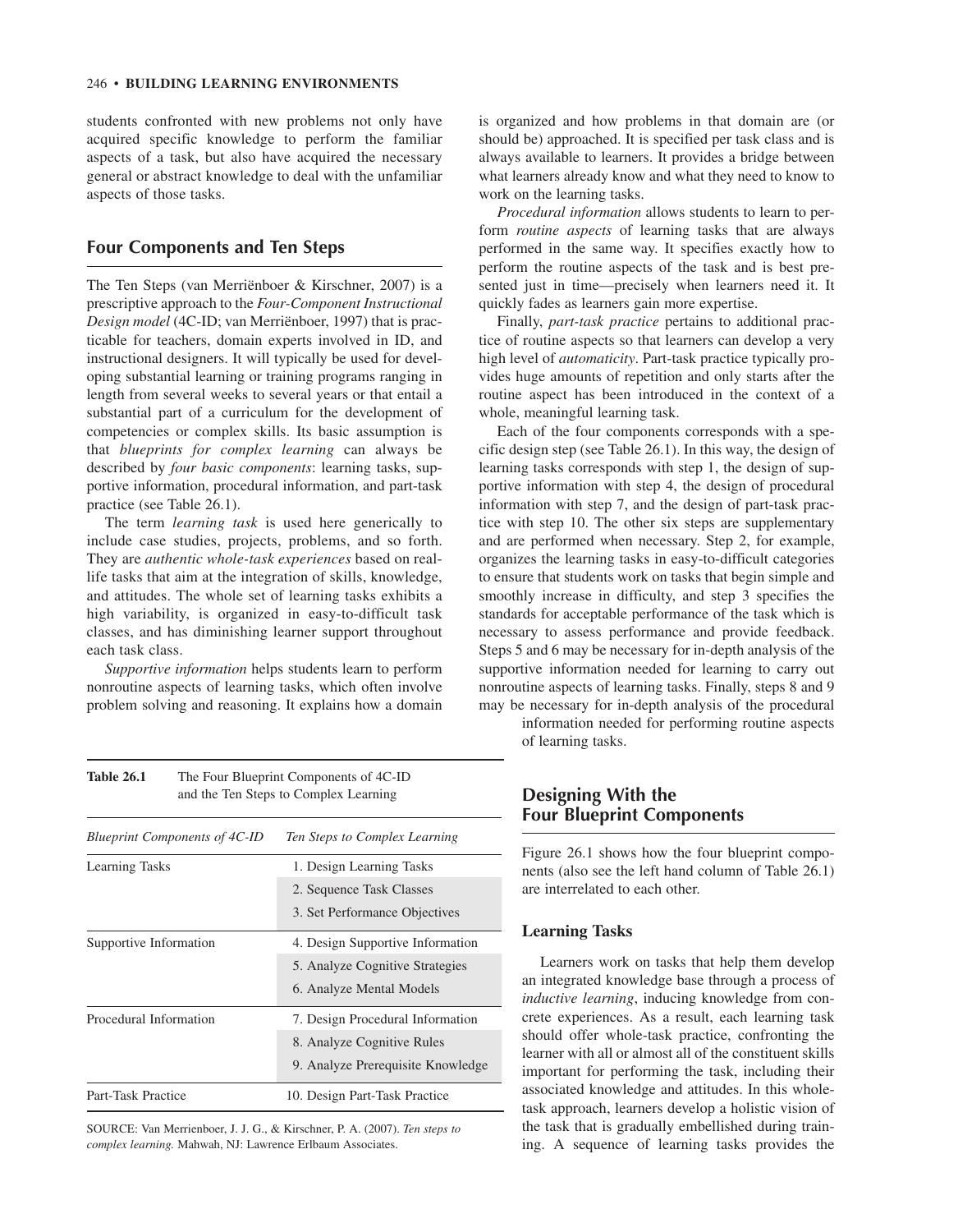

**Figure 26.1** A Schematic Training Blueprint for Complex Learning

backbone of a training program for complex learning. Schematically:



#### **Variability**

In line with the earlier discussed transfer paradox, it is important that the chosen learning tasks differ from each other on all dimensions that also differ in the real world, so that learners can abstract more general information from the details of each single task. There is strong evidence that such variability of practice is important for achieving *transfer of learning*—both for relatively simple tasks (e.g., Paas & van Merriënboer, 1994; Quilici & Mayer, 1996) and highly complex real-life tasks (e.g., Schilling, Vidal, Ployhart, & Marangoni, 2003; van Merriënboer, Kester, & Paas, 2006). A sequence of different learning tasks thus

always provides the backbone of a training program for complex learning. Schematically, it looks like this:



#### **Task Classes**

It is not possible to use very difficult learning tasks with high demands on coordination right from the start of a training program, so learners start work on relatively easy whole-learning tasks and progress toward more difficult ones (van Merriënboer, Kirschner, & Kester, 2003). Categories of learning tasks, each representing a version of the task with the same particular difficulty, are called *task classes*. All tasks within a particular task class are equivalent in that the tasks can be performed based on the same body of general knowledge. A more difficult task class requires more knowledge or more embellished knowledge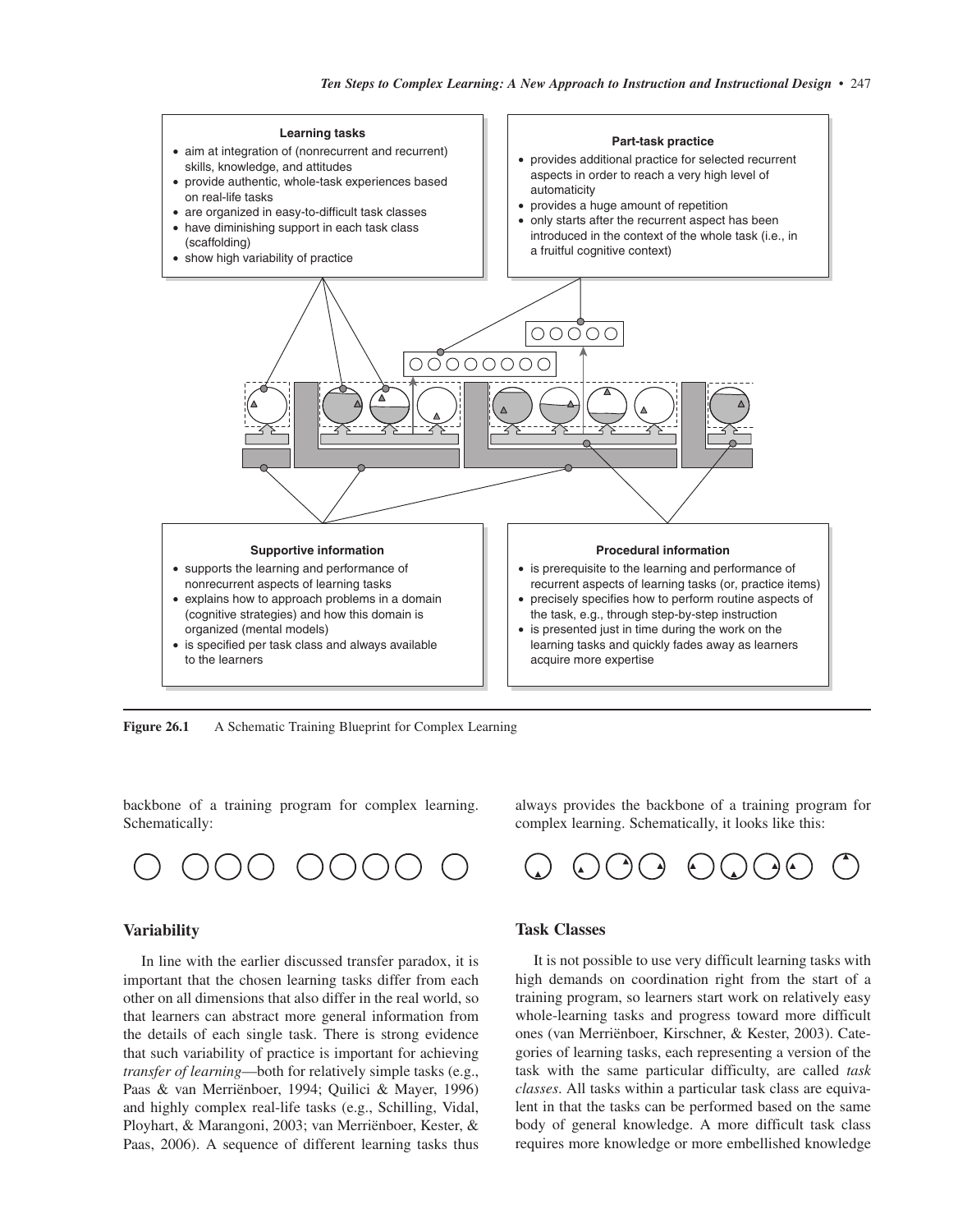for effective performance than the preceding, easier task classes. In the training blueprint, the tasks are organized in an ordered sequence of task classes (i.e., the dotted boxes) representing easy-to-difficult versions of the whole task:



#### **Support and Guidance**

When learners start work on a new, more difficult task class, it is essential that they receive support and guidance for coordinating the different aspects of their performance. Support—actually *task support*—focuses on providing learners with assistance with the products involved in the training, namely the givens, the goals, and the solutions that get them from the givens to the goals (i.e., it is product oriented). Guidance—actually *solution-process guidance*—focuses on providing learners with assistance with the processes inherent to successfully solving the learning tasks (i.e., it is process oriented).

This support and guidance diminishes in a process of *scaffolding* as learners acquire more expertise. The continuum of learning tasks with high support to learning tasks without support is exemplified by the continuum of support techniques ranging from fully-reasoned case studies through partially worked out examples using the completion strategy (van Merriënboer, 1990; van Merriënboer & de Croock, 2002) to conventional tasks (for a complete description see van Merriënboer & Kirschner, 2007). In a training blueprint, each task class starts with one or more learning tasks with a high level of support and guidance (indicated by the grey in the circles), continues with learning tasks with a lower level of support and guidance, and ends with conventional tasks without any support and guidance as indicated by the filling of the circles:



#### **Recurrent and Nonrecurrent Constituent Skills**

Not all *constituent skills* are the same. Some are controlled, schema-based processes performed in a variable way from problem situation to problem situation. Others, lower in the skill hierarchy, may be rule-based processes performed in a highly consistent way from problem situation to problem situation. These constituent skills involve the same use of the same knowledge in a new problem situation. It might even be argued that these skills do not rely on knowledge at all, because this knowledge is fully embedded in the rules and conscious control is not required because the rules have become fully automated.

Constituent skills are classified as *nonrecurrent* if they are performed as schema-based processes after the training; nonrecurrent skills apply to the problem solving and reasoning aspects of behavior**.** Constituent skills are classified as *recurrent* if they are performed as rule-based processes after the training; recurrent skills apply to the routine aspects of behavior. The classification of skills as nonrecurrent or recurrent is important in the Ten Steps (van Merriënboer & Kirschner, 2007) because instructional methods for the effective and efficient acquisition of them are very different.

#### **Supportive Versus Procedural Information**

Supportive information is important for nonrecurrent constituent skills and explains to the learners how a learning domain is organized and how to approach problems in that domain. Its function is to facilitate *schema construction* such that learners can deeply process the new information, in particular by connecting it to already existing schemas in memory via *elaboration*. Because supportive information is relevant to all learning tasks within the same task class, it is typically presented before learners start to work on a new task class and kept available for them during their work on this task class. This is indicated in the L-shaped shaded areas in the schematic training blueprint:



*Procedural information* is important for constituent skills that are recurrent; procedural information specifies for learners how to perform the routine aspects of learning tasks, preferably in the form of direct, step-by-step instruction. This facilitates rule automation, making the information available during task performance so that it can be easily embedded in cognitive rules via *knowledge compilation*. Because procedural information is relevant to the routine aspects of learning tasks, it is best presented to learners exactly when they first need it to perform a task (i.e., just in time), after which it quickly *fades* for subsequent learning tasks. In the schematic training blueprint, the procedural information (black beam) is linked to the separate learning tasks:



#### **Part-Task Practice**

Learning tasks provide whole-task practice to prevent compartmentalization and fragmentation. There are, however, situations where it may be necessary to include part-task practice in the training, usually when a very high level of automaticity is required for particular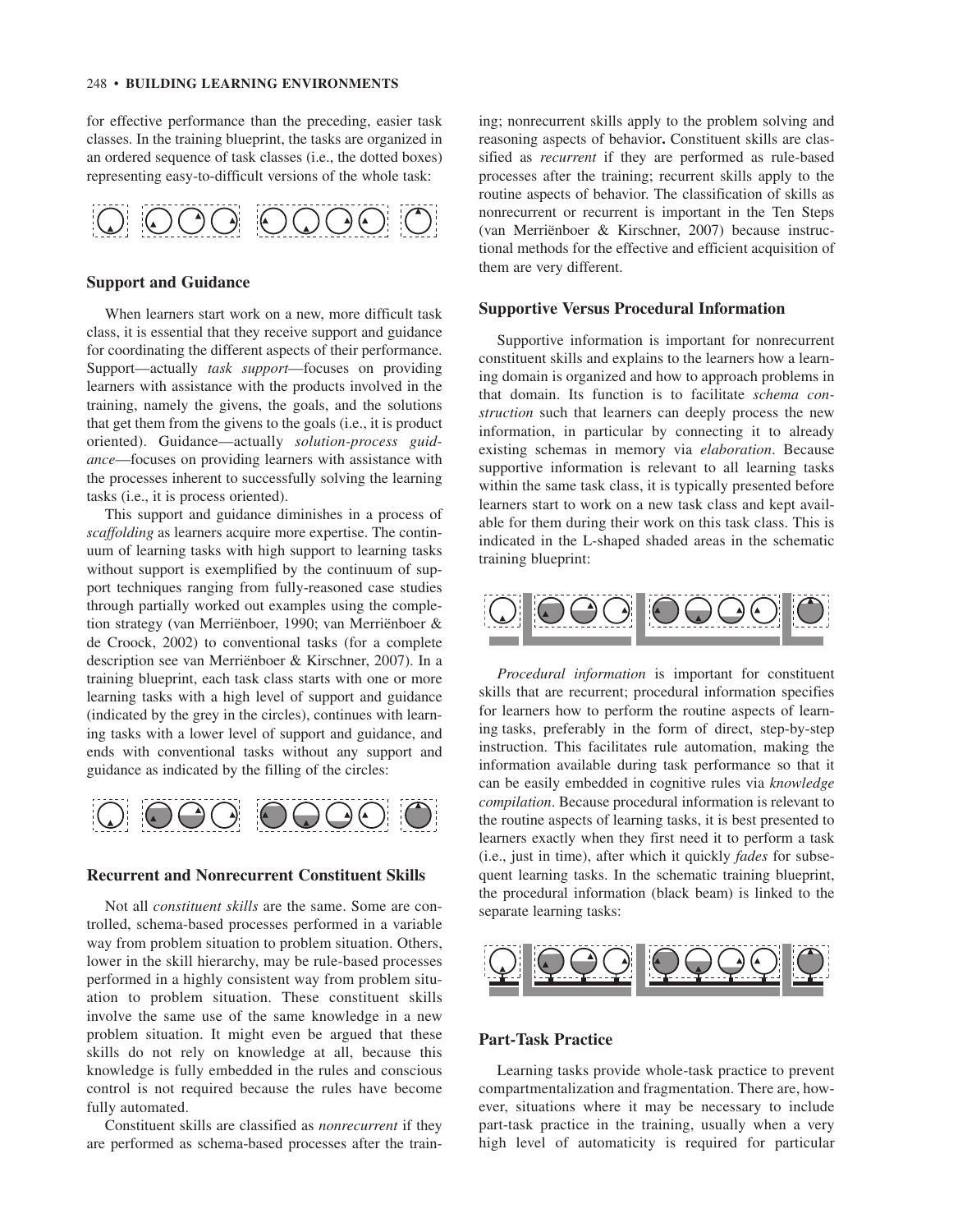

**Figure 26.2** The Ten Activities (grey boxes) in Designing for Complex Learning

recurrent aspects of a task. In this case, the series of learning tasks may not provide enough repetition to reach that level. For those aspects classified as to-be-automated recurrent constituent skills, additional part-task practice may be provided—such as when children drill the multiplication tables or when musicians practice specific musical scales.

This part-task practice facilitates rule automation via a process called *strengthening*, in which cognitive rules accumulate strength each time they are successfully applied. Part-task practice for a particular recurrent aspect of a task can begin only after it has been introduced in a meaningful whole-learning task. In this way, learners start their practice in a fruitful cognitive context. In the schematic training blueprint, part-task practice is indicated by series of small circles (i.e., practice items):



## **Ten Steps**

Figure 26.2 presents the whole design process for complex learning. The grey boxes show the ten activities that are carried out when properly designing training blueprints for complex learning. These activities are typically employed by a designer to produce effective, efficient, and appealing educational programs. This section explains the different elements in the figure from the bottom up.

The lower part of the figure is identical to what was just discussed. For each task class, learning tasks are designed to provide learners with variable whole-task practice at a particular difficulty level until they reach the *prespecified standards* for this level, whereupon they continue to the next, more complex or difficult task class. The design of supportive information pertains to all information that may help learners carry out the nonrecurrent problem solving and reasoning aspects of the learning tasks within a particular task class. The design of procedural information pertains to all information that exactly specifies how to carry out the recurrent, routine aspects of the learning tasks. And finally, the design of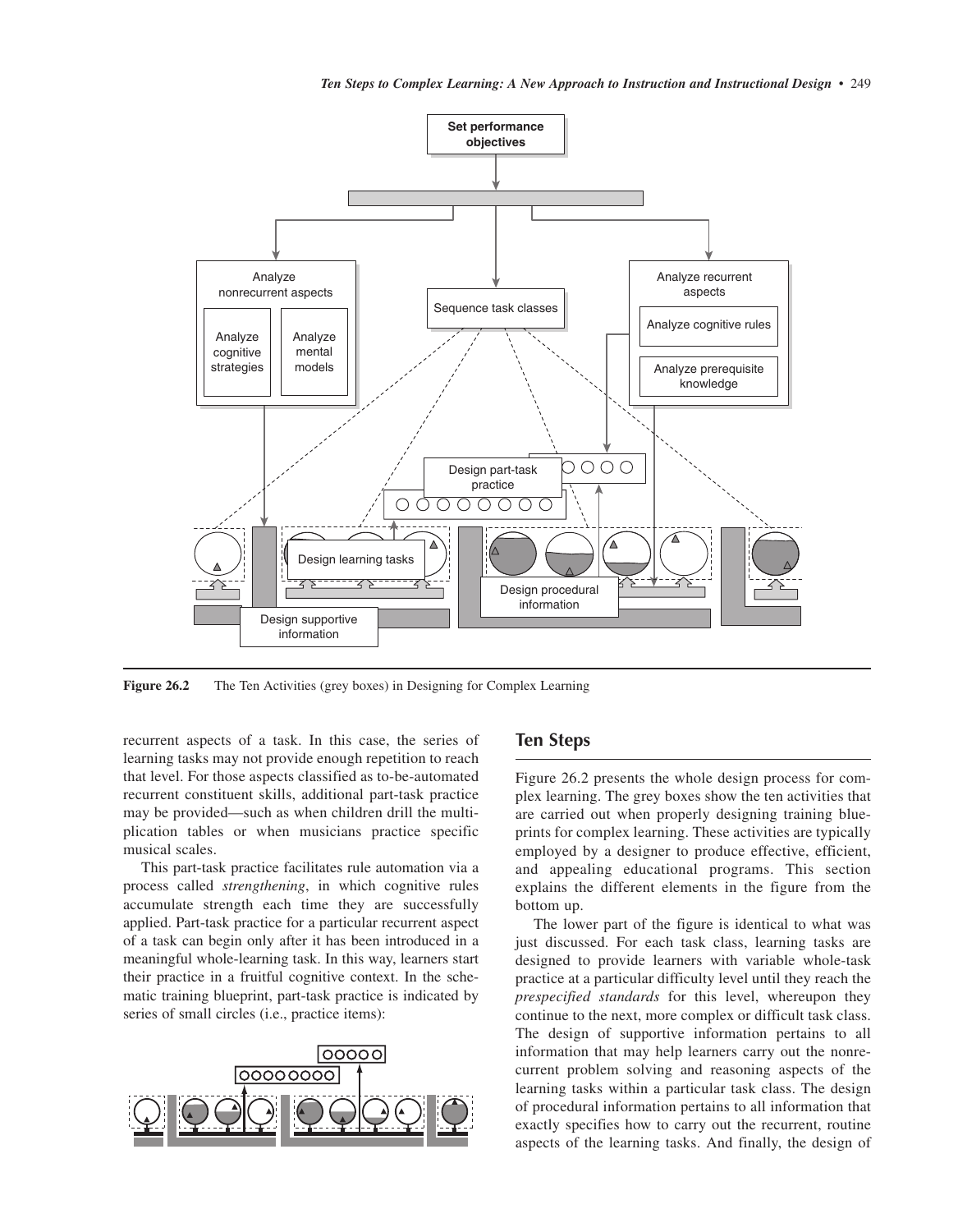part-task practice may be necessary for selected recurrent aspects that need to be developed to a very high level of automaticity.

The middle part of the figure contains five activities. The central activity—*sequence task classes*—describes an easy-to-difficult progression of categories of tasks that learners may work on. It organizes the tasks in such a way that learning is optimized. The least difficult task class is at the entry level of the learners and the final, most complex or difficult task class is at the final attainment level defined by the performance objectives for the whole training program.

The analyses of *cognitive strategies* and *mental models* are necessary for learners to achieve the nonrecurrent aspects of carrying out the task. The analysis of cognitive strategies answers the question, How do proficient task performers systematically approach problems in the task domain? The analysis of mental models answers the question, How is the domain organized? The resulting systematic approaches to problem solving and domain models are used as a basis for the design of supportive information for a particular task class.

The analyses of *cognitive rules* and *prerequisite knowledge* are necessary for learners to achieve the recurrent aspects of carrying out the task. The analysis of cognitive rules identifies the condition-action pairs that enable experts to perform routine aspects of tasks without effort (IF condition, THEN action). The analysis of prerequisite knowledge identifies what learners need to know to correctly apply those condition-action pairs. Together, the results of these analyses provide the basis for the design of procedural information. In addition, identified condition-action pairs help to specify practice items for part-task practice.

The upper part of the figure contains only one activity, *setting performance objectives*. Because complex learning deals with highly integrated sets of learning objectives, the focus is on the decomposition of a complex skill into a hierarchy describing all aspects or constituent skills relevant to performing real-life tasks. In other words, the specification of performance objectives and standards for acceptable performance for each of the constituent skills, and a classification of the skills within these objectives is either nonrecurrent or recurrent.

As indicated by the arrows, some activities provide preliminary input for other activities. This suggests that the best order for performing the activities would be to start with setting performance objectives, then to continue with sequencing task classes and analyzing nonrecurrent and recurrent aspects, and to end with designing the four blueprint components. Indeed, the ten activities have previously been described in this analytical order (e.g., van Merriënboer & de Croock, 2002). But in real-life design projects, each activity affects and is affected by all other activities. This leaves it an open question as to which order for using the ten activities is most fruitful.

## **A Dynamic Model**

The model presented takes a *system dynamics* view of instruction, emphasizing the *interdependence* of the elements constituting an instructional system and recognizing the dynamic nature of this interdependence, which makes the system an irreducible whole. Such a systems approach is both systematic and systemic. It is *systematic* because the input-process-output paradigm where the outputs of particular elements of the system serve as inputs to other elements, and the outputs of particular design activities serve as inputs for other activities is inherent to it. For example, the output of an analysis is the input for the design of supportive information in the blueprint. At the same time, it is actually also *systemic* because the performance or function of each element directly or indirectly affects or is affected by one or more of the other elements—thereby making the design process highly dynamic and nonlinear. For example, this same analysis of nonrecurrent aspects of a skill can also affect the choice and sequencing of task classes.

## **The Pebble-in-the-Pond: From Activities to Steps**

M. David Merrill (2002a) proposed a *pebble-in-the-pond* approach for instructional design that is fully consistent with the Ten Steps. It is a content-centered modification of traditional instructional design in which the contents-tobe-learned, and not the abstract learning objectives, are specified first. The approach consists of a series of expanding activities initiated by first casting a pebble in the pond; that is, designing one or more learning tasks of the type that learners will be taught to accomplish by the instruction. This simple little pebble initiates further ripples in the design pond. This prescriptive model is workable and useful for teachers and other practitioners in the field of instructional design.

#### **A Backbone of Learning Tasks: Steps 1, 2, and 3**

The first three steps aim at the development of a series of learning tasks that serve as the backbone for the educational blueprint:

Step 1: Design Learning Tasks Step 2: Sequence Task Classes Step 3: Set Performance Objectives

The first step, the pebble so to speak, is to specify one or more typical learning tasks that represent the whole complex skill that the learner will be able to perform following the instruction. Such a task has in the past been referred to as an *epitome*, the most overarching, fundamental task that represents the skill (Reigeluth, 1987; Reigeluth & Rodgers, 1980; Reigeluth & Stein, 1983). In this way, it becomes clear from the beginning, and at a very concrete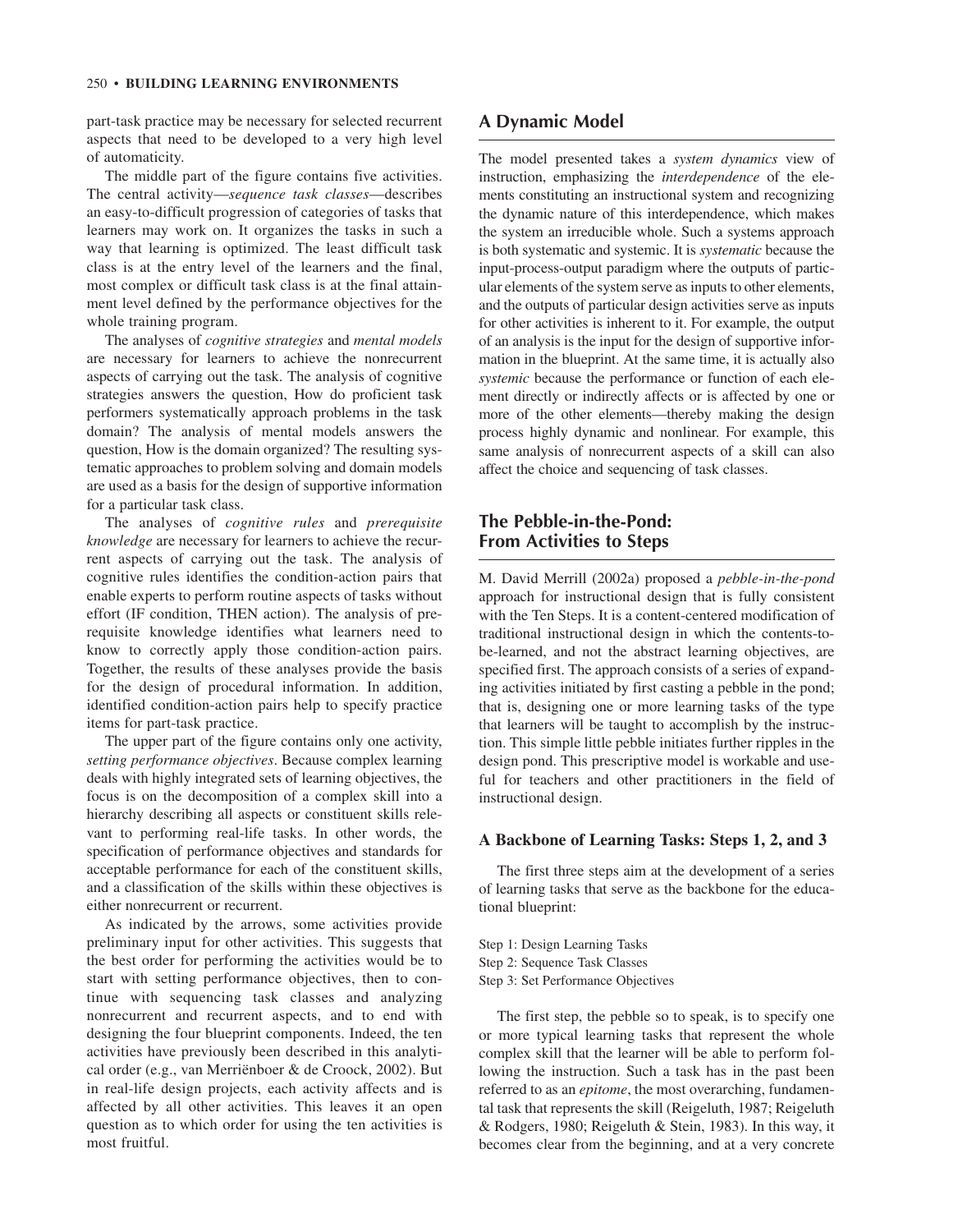level, what the training program aims to achieve. Normally, providing only a few learning tasks to learners will not be enough to help them develop the complex skills necessary to perform the whole task. Therefore, another unique characteristic of the pebble-in-the-pond approach is—after casting the first whole learning task pebble into the pond—to specify a progression of such tasks of increasing difficulty such that if learners were able to do all of the tasks identified, they would have mastered the knowledge, skills, and attitudes that are to be taught. This ripple in the design pond, or step 2, involves the assignment and sequencing of learning tasks to task classes with different levels of difficulty. Tasks in the easiest class are at the learners' entry level, whereas tasks in the most difficult task class are at the training program's exit level. To give learners the necessary feedback on the quality of their performance and to decide when learners may proceed from one task class to the next, it is necessary to state the standards that need to be achieved for acceptable performance. This next ripple in the design pond, or step 3, consists of the specification of performance objectives that, among other things, articulate the standards that learners must reach to carry out the tasks in an acceptable fashion. In this way, the pebble-in-the-pond approach avoids the common design problem that the objectives that are determined early in the process are abandoned or revised later in the process to correspond more closely to the content that has finally been developed.

### **Component Knowledge, Skills, and Attitudes: Steps 4 to 10**

Further ripples identify the knowledge, skills, and attitudes necessary to perform each learning task in the progression of tasks. This results in the remaining blueprint components, which are subsequently connected to the backbone of learning tasks. A distinction is made here between supportive information, procedural information, and part-task practice. The steps followed for designing and developing supportive information are as follows:

Step 4: Design Supportive Information Step 5: Analyze Cognitive Strategies Step 6: Analyze Mental Models

Units of supportive information that help learners perform the nonrecurrent aspects of the learning tasks related to problem solving and reasoning are connected to task classes, and more complex task classes typically require more detailed or more embellished supportive information than easier task classes. If useful instructional materials are already available, step 4 may be limited to reorganizing existing instructional materials and assigning them to task classes. Steps 5 and 6 may then be neglected. But if instructional materials need to be designed and developed from scratch, it may be helpful to perform step 5, where the cognitive strategies that proficient task-performers use

to solve problems in the domain are analyzed, or step 6, where the mental models that describe how the domain is organized are analyzed. The results of the analyses in steps 5 and 6 provide the basis for designing supportive information. Analogous to the design and development of supportive information, steps 7, 8, and 9 are for designing and developing procedural information:

Step 7: Design Procedural Information Step 8: Analyze Cognitive Rules Step 9: Analyze Prerequisite Knowledge

Procedural information for performing recurrent aspects of learning tasks specifies exactly how to perform these aspects (and is thus procedural) and is preferably presented precisely when learners need it during their work on the learning tasks (i.e., just in time). For subsequent learning tasks, this procedural information quickly fades, often replaced by new specific information for carrying out new procedures. If useful instructional materials such as job aids, quick reference guides, or even Electronic Performance Support Systems (EPSSs; van Merriënboer & Kester, 2005) are available, step 7 may be limited to updating those materials and linking them to the appropriate learning tasks. Steps 8 and 9 may then be neglected. But if the procedural information needs to be designed from scratch, it may be helpful to perform step 8, where the cognitive rules specifying the condition-action pairs that drive routine behaviors are analyzed, and step 9, where the knowledge that is prerequisite to a correct use of cognitive rules is analyzed. The results of the analyses in steps 8 and 9 then provide the basis for the design of procedural information. Finally, depending on the nature of the task and the knowledge and skills needed to carry it out, it may be necessary to perform the tenth and final step:

#### Step 10: Design Part-Task Practice

Under particular circumstances, additional practice is necessary for selected recurrent aspects of a complex skill in order to develop a very high level of automaticity. This, for example, may be the case for recurrent constituent skills that cause danger to life and limb, loss of expensive or hard to replace materials, or damage to equipment if not carried out properly and quickly. If part-task practice needs to be designed, the analysis results of step 8 (i.e., the condition-action pairs) provide useful input. For a detailed description of the Ten Steps see van Merriënboer and Kirschner (2007).

## **Ten Steps Within an Instructional Systems Design Context**

The Ten Steps will often be applied in the context of *Instructional Systems Design* (ISD). ISD models have a broad scope and typically divide the instructional design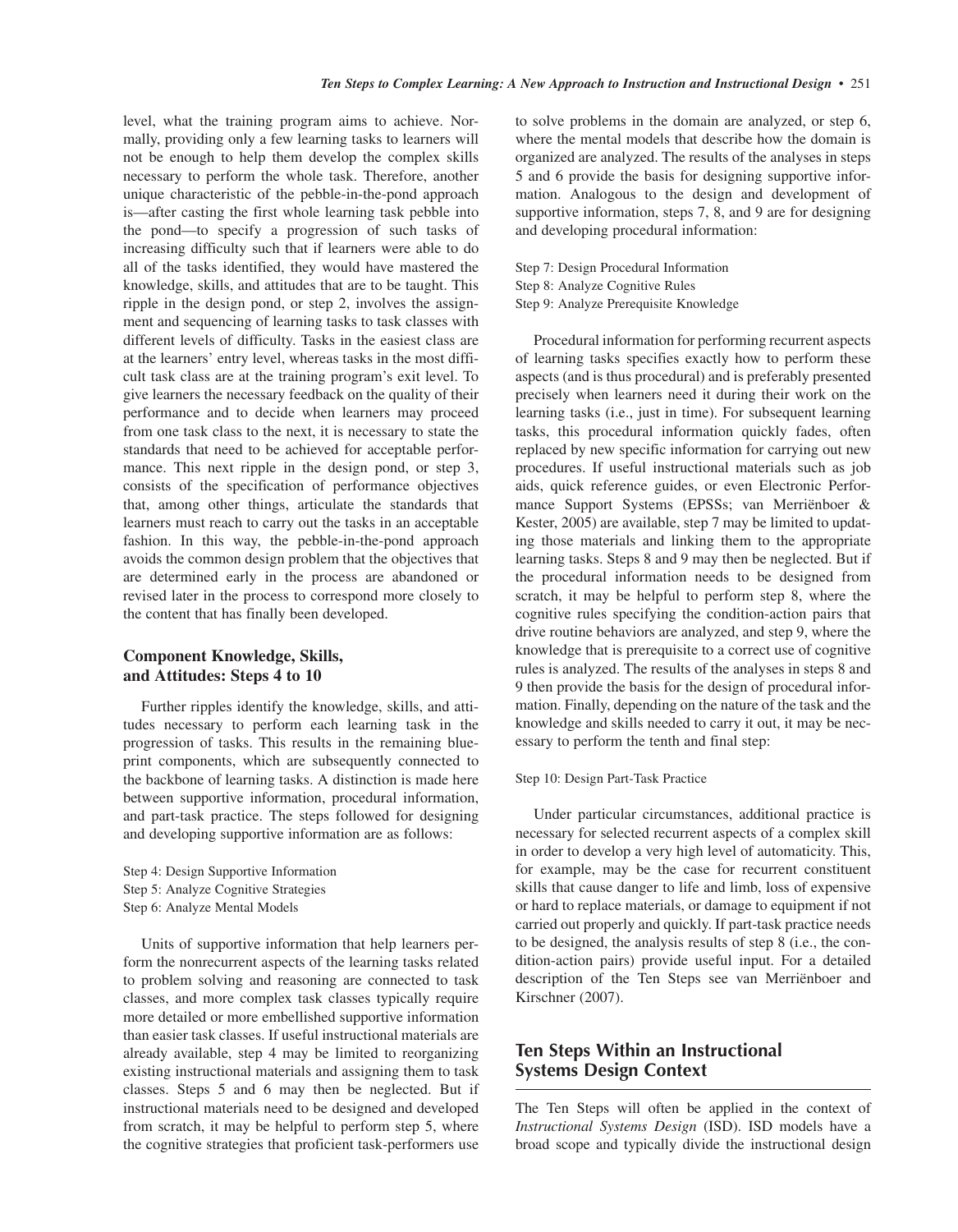process into five phases: (a) analysis, (b) design, (c) development, (d) implementation, and (e) summative evaluation. In this so-called ADDIE model, formative evaluation is conducted during all of the phases. The Ten Steps is narrower in scope and focus on the first two phases of the instructional design process, namely, task and content analysis and design. In particular, the Ten Steps concentrates on the analysis of a to-be-trained complex skill or professional competency in an integrated process of task and content analysis and the conversion of the results of this analysis into a training blueprint that is ready for development and implementation. The Ten Steps is best applied in combination with an ISD model to support activities not treated in the Ten Steps, such as needs assessment and needs analysis, development of instructional materials, implementation and delivery of materials, and summative evaluation of the implemented training program.

## **References and Further Readings**

- Andre, T. (1997). Selected micro-instructional methods to facilitate knowledge construction: Implications for instructional design. In R. D. Tennyson, F. Schott, N. Seel, & S. Dijkstra (Eds.), *Instructional design—International perspectives: Theory, research, and models* (Vol. 1, pp. 243–267). Mahwah, NJ: Lawrence Erlbaum Associates.
- Clark, R. E., & Estes, F. (1999). The development of authentic educational technologies. *Educational Technology, 39*(2), 5–16.
- Collins, A., Brown, J. S., & Newman, S. E. (1989). Cognitive apprenticeship: Teaching the craft of reading, writing and mathematics. In L. B. Resnick (Ed.), *Knowing, learning, and instruction: Essays in honor of Robert Glaser* (pp. 453– 493). Hillsdale, NJ: Lawrence Erlbaum Associates.
- Gardner, H. (1999). Multiple approaches to understanding. In C. M. Reigeluth (Ed.), *Instructional design theories and models: A new paradigm of instructional theory* (Vol. II, pp. 69–89). Mahwah, NJ: Lawrence Erlbaum Associates.
- Jonassen, D. H. (1999). Designing constructivist learning environments. In C. M. Reigeluth (Ed.), *Instructional design theories and models: A new paradigm of instructional theory* (Vol. II, pp. 215–239). Mahwah, NJ: Lawrence Erlbaum Associates.
- Kirschner, P. A., Carr, C. S., van Merriënboer, J., & Sloep, P. (2002). How expert designers design. *Performance Improvement Quarterly, 15*(4), 86–104.
- Kirschner, P. A., Sweller, J., & Clark, R. E. (2006). Why minimal guidance during instruction does not work: An analysis of the failure of constructivist, discovery, problem-based, experiential, and inquiry-based teaching. *Educational Psychologist, 46*(2), 75–86.
- McCarthy, B. (1996). *About learning.* Barrington, IL: Excell Inc.
- Merrill, M. D. (2002a). A pebble-in-the-pond model for instructional design. *Performance Improvement, 41*(7), 39–44.
- Merrill, M. D. (2002b). First principles of instructional design. *Educational Technology Research and Development, 50,* 43–59.
- Merrill, P. (1980). Analysis of a procedural task. *NSPI Journal, 17*(2), 11–26.
- Nelson, L. M. (1999). Collaborative problem solving. In C. M. Reigeluth (Ed.), *Instructional design theories and models: A new paradigm of instructional theory* (Vol. II, pp. 241–267). Mahwah, NJ: Lawrence Erlbaum Associates.
- Paas, F., & van Merriënboer, J. J. G. (1994). Variability of worked examples and transfer of geometrical problem solving skills: A cognitive-load approach. *Journal of Educational Psychology, 86,* 122–133.
- Perkins, D. N., & Grotzer, T. A. (1997). Teaching intelligence. *American Psychologist, 52,* 1125–1133.
- Quilici, J. L., & Mayer, R. E. (1996). The role of examples in how students learn to categorize statistics word problems. *Journal of Educational Psychology, 88,* 144–161.
- Ragan, T. J., & Smith, P. L. (1996). Conditions theory and models for designing instruction. In D. Jonassen (Ed.), *Handbook of research on educational communications and technology* (2nd ed., pp. 623–650). Mahwah, NJ: Lawrence Erlbaum Associates.
- Reigeluth, C. M. (Ed.). (1987). *Instructional theories in action: Lessons illustrating selected theories and models.* Hillsdale, NJ: Lawrence Erlbaum Associates.
- Reigeluth, C. M., & Rodgers, C. A. (1980). The elaboration theory of instruction: A model for structuring instruction. *Instructional Science, 9,* 125–219.
- Reigeluth, C. M., & Stein, F. S. (1983). The elaboration theory of instruction. In C. M. Reigeluth (Ed.), *Instructional design theories and models: An overview of their current status* (pp. 335–381). Hillsdale, NJ: Lawrence Erlbaum Associates.
- Schank, R. C., Berman, T. R., & MacPerson, K. A. (1999). Learning by doing. In C. M. Reigeluth (Ed.), *Instructional design theories and models: A new paradigm of instructional theory* (Vol. II, pp. 161–181). Mahwah, NJ: Lawrence Erlbaum Associates.
- Schilling, M. A., Vidal, P., Ployhart, R. E., & Marangoni, A. (2003). Learning by doing something else: Variation, relatedness, and the learning curve. *Management Science, 49,* 39–56.
- Schwartz, D., Lin, X., Brophy, S., & Bransford, J. D. (1999). Toward the development of flexible adaptive instructional designs. In C. M. Reigeluth (Ed.), *Instructional design theories and models: A new paradigm of instructional theory* (Vol. II, pp. 183–213). Mahwah, NJ: Lawrence Erlbaum Associates.
- Spector, J. M., & Anderson, T. M. (Eds.). (2000). *Holistic and integrated perspectives on learning, technology, and instruction: Understanding complexity.* Mahwah, NJ: Lawrence Erlbaum Associates.
- Sweller, J., Kirschner, P. A., & Clark, R. E. (2007). Why minimal guidance during instruction does not work: A reply to commentaries. *Educational Psychologist, 47*(1), 115–121.
- van Merriënboer, J. J. G. (1990). Strategies for programming instruction in high school: Program completion vs. program generation. *Journal of Educational Computing Research, 6*, 265–285.
- van Merriënboer, J. J. G. (1997). *Training complex cognitive skills: A four-component instructional design model for technical training.* Englewood Cliffs, NJ: Educational Technology Publications.
- van Merriënboer, J. J. G. (2000). The end of software training? *Journal of Computer Assisted Learning, 16,* 366–375.
- van Merriënboer, J. J. G. (2007). Alternate models of instructional design: Holistic design approaches and complex